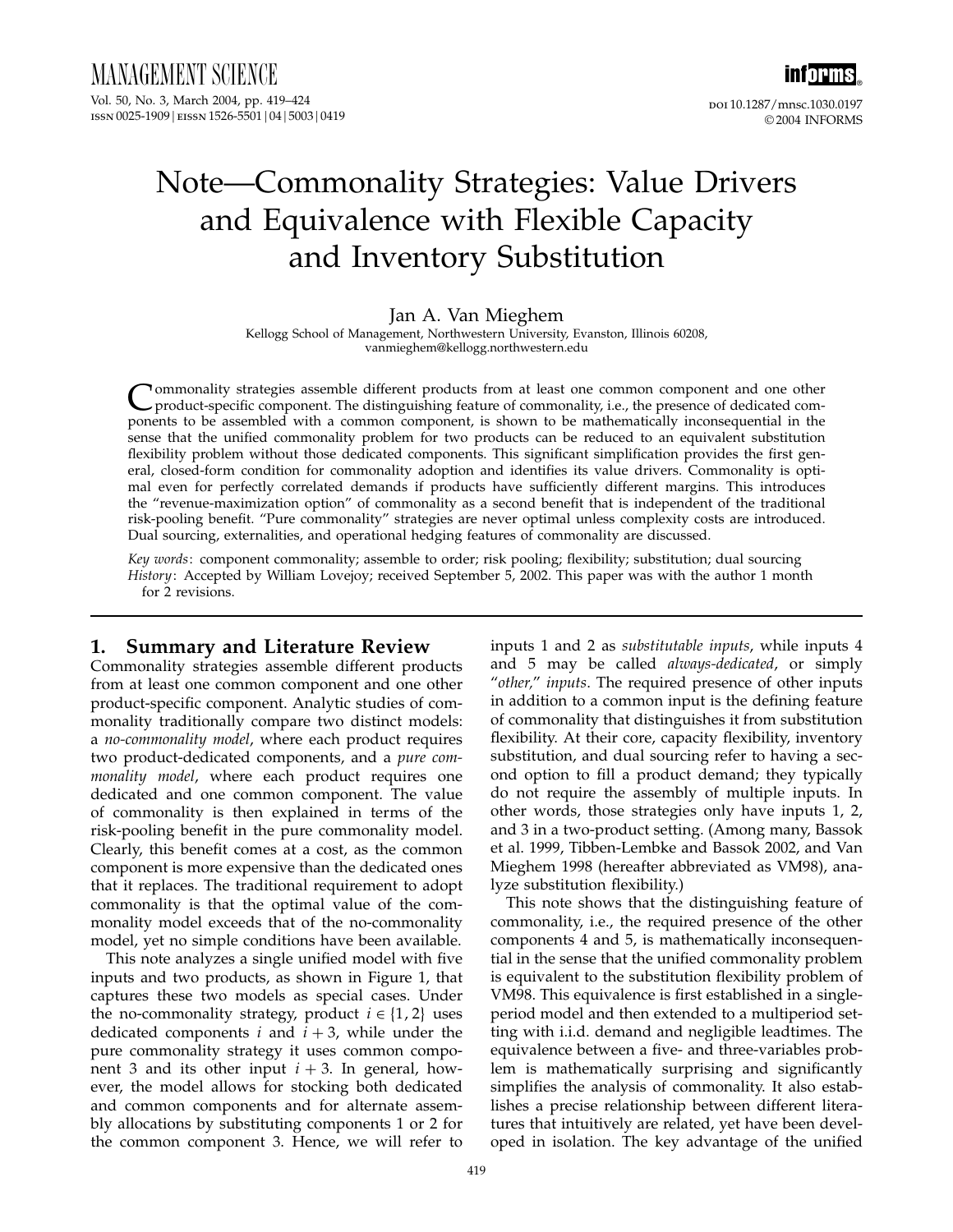



model is in allowing the optimal strategy, service levels, and commonality adoption conditions to emerge through direct optimization. This note presents the  $first<sup>1</sup>$  general, closed-form condition for when commonality should be adopted, and identifies its driving factors. In addition, contrary to earlier statements in the literature, $2$  commonality can be valuable even with perfect correlation when risk pooling is impossible. The explanation is found in the concept of a revenue-maximization option that is introduced as another benefit of commonality, independent of risk pooling. The note ends by describing the dual sourcing, externalities, and operational hedging features of optimal commonality strategies.

Commonality falls within the broader supply chain operations umbrella of assemble-to-order systems, which are reviewed by Song and Zipkin (2003) and combine elements of assembly and distribution systems. Commonality research comes in three forms: parsimonious analytic studies, detailed mathematical programming formulations, and product-design studies. Early examples of analytic studies are Collier (1982), Baker et al. (1986) and follow-up work by McClain et al. (1984) and Gerchak et al. (1988). All analyze the total inventory reduction due to risk pooling inherent in commonality. Eynan (1996), Eynan and Rosenblatt (1996, 1997), and Hillier (1999) add cost considerations but restrict attention, as do all predecessors, to uniform demand distributions. Gerchak and Henig (1989), Hillier (2000), and Rudi (2000b) continue comparing the two distinct models, but under general demand distributions. Eynan (1996) and Groenevelt and Rudi (2000) are the only papers, to our knowledge, that consider correlation in the specific settings of bivariate uniform and four-state discrete demand, respectively. Song (2002) and Lu and Song (2003) analyze significantly more general commonality problems with leadtimes; however, as with all predecessors, complexity defied obtaining adoption conditions.

The second strand of commonality research, starting with Dogramaci (1979), investigates detailed mathematical programming formulations and captures more reality, including setup costs and design complexity costs. Thomas (1991) proposes clustering heuristics to trade off production and design complexity costs. Swaminathan and Tayur (1998, 1999) use simulation-based optimization to determine the appropriate amount and type of product differentiation using component commonality. Thonemann and Brandeau (2000) formulate all costs as a function of the component design and use branch-and-bound and simulated annealing algorithms.

Commonality is also studied in the product design literature, which is largely separate from the two strands above. Desai et al. (2001) review this literature and provide an analytic model that trades off the cost benefits<sup>3</sup> with the revenue loss that can result from the perceived quality deterioration when a high-end product shares a component with a lowend product. Groenevelt and Rudi (2000) also investigate risk pooling and product-design choice using commonality.

Finally, a dual-sourcing approach is pursued in Hale et al. (2000) and Rudi (2000a), whose setup is closest to this paper: The dedicated strategy involves long-leadtime make-to-stock operations and commonality enables short-leadtime assemble-to-order, while dual sourcing involves a mixed strategy.

## 2. Model and Equivalence Result

Model. The unified commonality model of Figure 1 is a newsvendor network as defined in Van Mieghem and Rudi (2002) with three data sets: (1) Demand data: The probabilistic forecast for demand vector D is represented here by a bivariate continuous probability measure  $P$ . (2) Financial data: Activity vector  $x$  yields gross margin m x, where m equals price minus any marginal assembly and transportation cost; inventory incurs unit purchasing and holding costs  $c_S$  and  $c_H$ , and unmet demand incurs shortage cost  $c_{\rm P}$ . (3) Network data: The input-output matrices  $\mathbf{R}_{\text{S}}$  and  $\mathbf{R}_{\text{D}}$ , where  $R_{S,ii}$  denotes the amount of input stock *i* consumed per unit of activity *j*, and  $R_{D,ij}$  is the amount of output  $i$  per unit of activity  $j$ . Without loss of generality, we assume the bill of material requires one

<sup>&</sup>lt;sup>1</sup> This is the first such condition to our knowledge, as corroborated by the statement in Hillier's (2000, p. 756) literature review that "it is not possible to easily determine conditions under which employing a common component would be beneficial" and by the lack of mentioning any condition in the survey by Song and Zipkin (2003).

<sup>2</sup> For example, Eynan (1996, p. 1591) states that with perfect correlation "no savings can be realized as we cannot pool the risks."

<sup>&</sup>lt;sup>3</sup> Using mostly deterministic models, the product design literature often abstracts from risk-pooling benefits.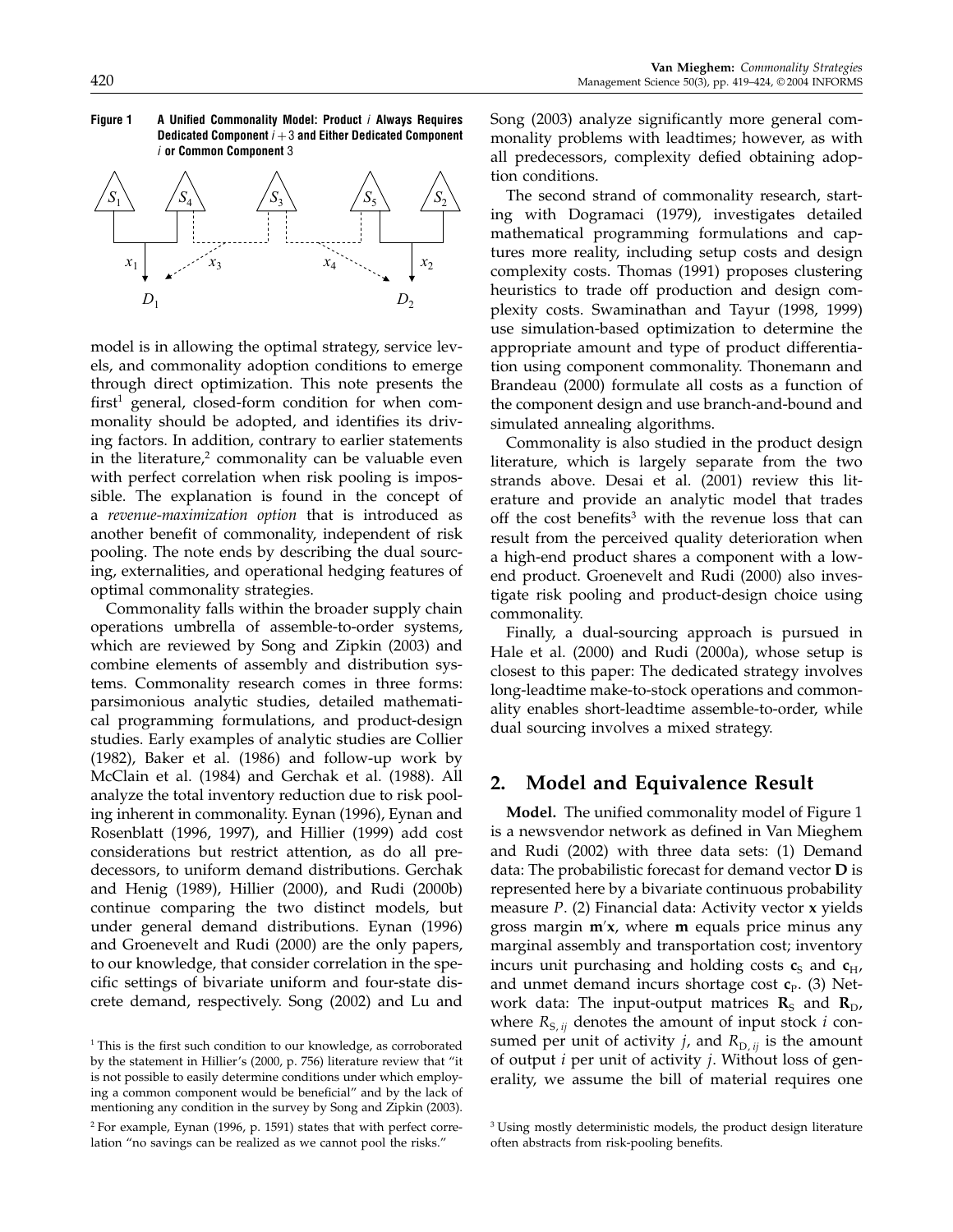unit of each input per unit output, so that

$$
\mathbf{R}_{\rm S} = \begin{bmatrix} 1 & & & \\ & 1 & & \\ & & 1 & 1 \\ 1 & & 1 & \\ & & 1 & 1 \end{bmatrix} \quad \text{and} \quad \mathbf{R}_{\rm D} = \begin{bmatrix} 1 & & 1 & \\ & 1 & & \\ & 1 & & 1 \end{bmatrix}.
$$

The objective is to maximize expected value by choosing inventory vector S before demand is observed, and allocation or assembly activity  $x$  afterwards. Let  $\mathbf{v} = \mathbf{m} + \mathbf{R}'_{\mathsf{D}} \mathbf{c}_{\mathsf{P}} + \mathbf{R}'_{\mathsf{S}} \mathbf{c}_{\mathsf{H}}$  denote the *net* value vector associated with the various processing activities, and let  $\mathbf{c} = \mathbf{c}_{\rm s} + \mathbf{c}_{\rm H}$ . Denote an ex post optimal recourse allocation vector by  $x^*(S, D) =$  $\arg \max \{ \mathbf{v}' \mathbf{x}: \mathbf{x} \geq 0, \mathbf{R}_{S} \mathbf{x} \leq \mathbf{S}, \mathbf{R}_{D} \mathbf{x} \leq \mathbf{D} \}$ . The expected firm value to be maximized then is  $V(S) =$  $\mathbb{E}[v'x^*(S, D) - c'_P D] - c'S$ , which is concave for any newsvendor network and strictly concave with a continuous probability measure P. Thus, the optimal stocking strategy S<sup>∗</sup> is unique.

Natural assumptions are that: (1) The common input is more expensive but a viable alternative:  $\max(c_1, c_2) < c_3 < c_1 + c_2$ ; (2) it is economically profitable to produce either product:  $c_i + c_{i+3} < v_i$ ; (3)  $v_1 =$  $v_3 \ge v_2 = v_4 > 0$ . Assumption 3 labels product 1 as the higher-margin product and follows tradition in commonality research by assuming that ex post usage of the common component versus the substitutable component does not affect value. (The analysis carries through with value penalty for assembling a product using the common component.)

Analysis. Under Assumption 3, a greedy rule that prioritizes product 1 in the ex post allocation of the common component is optimal. For the ex ante stocking decisions, it obviously is suboptimal to stock more dedicated inputs for product  $i$  than maximal possible product *i* output so that  $S_i^* \leq S_{i+3}^* \leq S_i^* + S_3^*$ . It also is suboptimal to stock more of the common component than ever can be used, so that  $S_3^* \le (S_4^* - S_1^*) + (S_5^* - S_2^*).$ These intuitive constraints extend those in Gerchak et al. (1988) for the case of pure commonality (i.e.,  $S_1 = S_2 = 0$ ), as first noted by Rudi (2000a). With these constraints, the optimal allocation decisions can be represented as in Figure 2. The thick-lined area  $\Omega_0$  is the capacity of the firm where all demand can be met. However, the commonality problem can be reduced further:

PROPERTY 1 (REDUCTION). The optimal commonality strategy sets  $S_4^* = S_1^* + S_3^*$  and  $S_5^* = S_2^* + S_3^*$ .

PROOF. Assume that  $S_{i+3}^* < S_i^* + S_3^*$  for product  $i \in \mathbb{R}$ {1, 2}. This would imply  $S_3^* > 0$ . Let  $j \neq i$  denote the other product. Reducing  $S_3^*$  by  $\epsilon > 0$  and increasing  $S_j^*$ by  $\epsilon$  would not change the effective operating profit





Note. The optimal commonality strategy has no shaded areas.

 $\mathbf{v}'\mathbf{x}$  (the  $\Omega$  partition in Figure 2 is unchanged, as is the total product output<sup>4</sup>) but would reduce stocking costs by  $(c_{S_3} - c_{S_j})\epsilon > 0$ , contradicting assumed optimality.  $\square$ 

(This generalizes a similar property established by Eynan and Rosenblatt 1997 in a simpler model that minimizes cost subject to an exogenous service-level constraint and uniform demand uncertainty.) With only three independent variables,  $S_1^*$ ,  $S_2^*$ , and  $S_3^*$ , the reduced commonality problem is identical to the problem in VM98:

COROLLARY 1 (EQUIVALENCE). The optimal commonality strategy sets  $\mathbf{S}_{1:3}^* = (S_1^*, S_2^*, S_3^*)$  according to the optimal flexible capacity strategy of VM98 with dedicated capacity costs  $\tilde{c}_i = c_i + c_{i+3}$  and flexible capacity cost  $\tilde{c}_3 = c_i$  $c_3 + c_4 + c_5$  with necessary and sufficient conditions: There exists a  $\mu \in \mathbb{R}^3_+$  such that  $\mu' \mathbf{S}^*_{1:3} = 0$  and

$$
\begin{pmatrix} 0 \\ v_2 \\ v_2 \end{pmatrix} P(\Omega_1(\mathbf{S}_{1:3}^*)) + \begin{pmatrix} v_2 \\ v_2 \\ v_2 \end{pmatrix} P(\Omega_2(\mathbf{S}_{1:3}^*)) + \begin{pmatrix} v_1 \\ v_2 \\ v_1 \end{pmatrix} P(\Omega_3(\mathbf{S}_{1:3}^*)) + \begin{pmatrix} v_1 \\ 0 \\ v_1 \end{pmatrix} P(\Omega_4(\mathbf{S}_{1:3}^*)) = \tilde{\mathbf{c}} - \mu. \tag{1}
$$

The optimal assemble-to-order commonality system dominates a pure assemble-to-stock (ATS) system, which is a simple and useful benchmark. Clearly, the optimal ATS system does not use commonality

<sup>4</sup> This substitution is even more profitable in the more general case when  $v_1 \ge v_3 \ge v_2 \ge v_4$ . The substitution of common input 3 for input *j* yields a substitution of activity  $x_{i+2}$  for higher-value activity  $x_j$  and increases the expected operating profit by  $(v_j - v_{j+2}) \epsilon Pr(D_j \in$  $[S_j, S_j + \epsilon]$ ).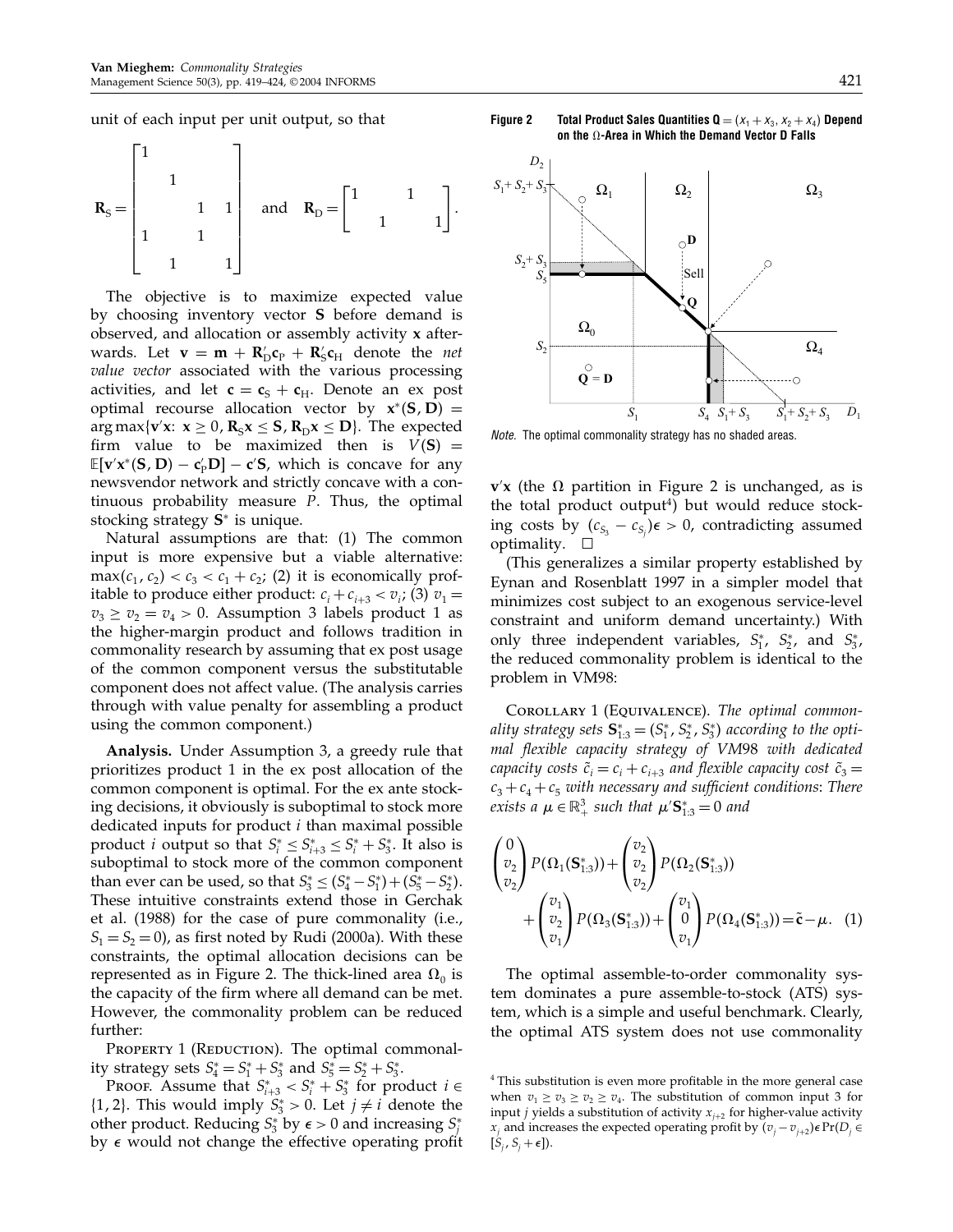$$
v_i P(D_i > \overline{S}_i) = \tilde{c}_i \Leftrightarrow \overline{S}_i = \overline{F}_i^{-1} \left( \frac{c_i + c_{i+3}}{v_i} \right), \tag{2}
$$

which are a special case of (1) given that  $P(\Omega_2(S)) = 0$ and where  $F_i$  is the tail distribution of  $D_i$ .

#### 3. Commonality Adoption Criteria and Value Drivers

PROPERTY 2 (ADOPTION). Commonality should be adopted  $(S_3^* > 0)$  if and only if  $c_3 < \bar{c}_3$ , where

$$
\bar{c}_3 = c_1 + c_2 - v_2 P(D_1 > \overline{F}_1^{-1}((c_1 + c_4)/v_1),
$$
  
\n
$$
D_2 > \overline{F}_2^{-1}((c_2 + c_5)/v_2))
$$
(3)  
\n
$$
= c_1 + c_2 - \frac{(c_1 + c_4)(c_2 + c_5)}{v_1}
$$
  
\n(iff  $D_1$  and  $D_2$  independent). (4)

(Expression (4) is new, while VM98 presents similar expressions for perfectly positive and negative demands.) A higher-margin product increases the potential value of the ex post allocation option of a common component and increases the parameter domain of  $c_3$ , for which commonality is valuable. Similarly, higher costs for the substitutable inputs 1 and 2 allow for higher commonality cost. More interestingly, adoption also depends on the presence of the "other" inputs 4 and 5, but only through their costs. This is due to an externality: While a common component substitutes inputs 1 and 2, it requires a complementary increase in the other inputs, as shown by Property 1. Therefore, the higher the cost of the other components, the higher the effective cost—and the lower the likelihood—of adopting a commonality strategy.

In general, the threshold cost (3) for commonality adoption depends on the financial terms and on the demand distribution. When demands are independent or perfectly correlated, however, the criterion is entirely independent of the distributions of  $D_1$ and  $D_2$ . This strongly suggests that the impact of demand uncertainty on the commonality adoption decision is predominantly driven by the correlation coefficient  $\rho$ , and not by the mean or variance of either product demand. While that conjecture has not been proved in general, it is true for correlated normally distributed demand: Its threshold cost  $\bar{c}_3$  depends only on uncertainty through  $\rho$  and is decreasing in  $\rho$ . While commonality adoption thus becomes less likely as correlation increases, it can remain optimal—and thus valuable—with perfect correlation:

PROPERTY 3 (REVENUE-MAXIMIZATION OPTION). Commonality remains optimal with perfectly positively correlated demand if  $\Delta v = v_1 - v_2 > 0$ ,  $(c_1 + c_4)/v_1 < (\min(c_1, c_2))/v_2$ , and  $c_3 < \bar{c}_3$ , where

$$
\bar{c}_3 = c_1 + c_2 - \frac{v_2 (c_1 + c_4)}{v_1}
$$
  
= 
$$
\frac{\Delta v}{v_1} c_1 + c_2 - \frac{v_2}{v_1} c_4 > \max(c_1, c_2).
$$
 (5)

(This extends Proposition 6 in VM98 by imposing the more stringent condition max $(c_1, c_2) < \bar{c}_3$ .) Thus, if product 1 has a higher margin and a higher markup, commonality is optimal if  $c_3 \in [\max(c_1, c_2), \bar{c}_3)$ . The property highlights a benefit that has not been identified in the commonality literature: Given that product demands move in lockstep if  $\rho = 1$ , the reason for commonality cannot be risk pooling. Rather, it is the ex post revenue-maximization option inherent in commonality: Stocking the common component creates the option to produce more (compared to stocking only dedicated components S) of the higher-margin product at the expense of the other product when demand exceeds capacity. (VM98 shows the associated revenue gain by detailed comparison to the dedicated strategy.)

In summary, commonality adoption depends only on the financials and the correlation coefficient; it is less likely with more costly "other" components and higher correlation, but is independent of variances and the magnitude of risk pooling. The discussion above has focused on whether or not commonality should be adopted. It is straightforward to show that the value  $V(S^*)$  of the optimal commonality strategy decreases in any of the cost parameters, increases in any of the margins and expected demand, but decreases in variances and covariances (or correla- $\{\text{tion}\}\text{,}^5$  reflecting the decreasing value of risk pooling. The "option value of commonality,"  $V(S^*) - V(S)$ , also decreases in correlation but, as most options, is expected to increase in variance terms.<sup>6</sup> The revenue-maximization option, however, can remain valuable even with perfect positive correlation, so that commonality adoption remains optimal.

## 4. Commonality Strategy Implementation Features

The nature of the optimal strategy gives insights into how commonality should be implemented in terms of product and process design, as well as in terms of tactical inventory-stocking quantities. Proposition 2 in VM98 shows that the optimal strategy takes on at most three forms, none of which completely

<sup>5</sup> The operating profit function is submodular so the result follows directly from Proposition 3 in Van Mieghem and Rudi (2002).

<sup>&</sup>lt;sup>6</sup> Aside from supporting numerical evidence, no general proof is available to our knowledge. Such a proof must establish that  $V({\bf S}^{*})$ decreases less in  $\sigma_{D_i}$  than  $V(\mathbf{S})$ .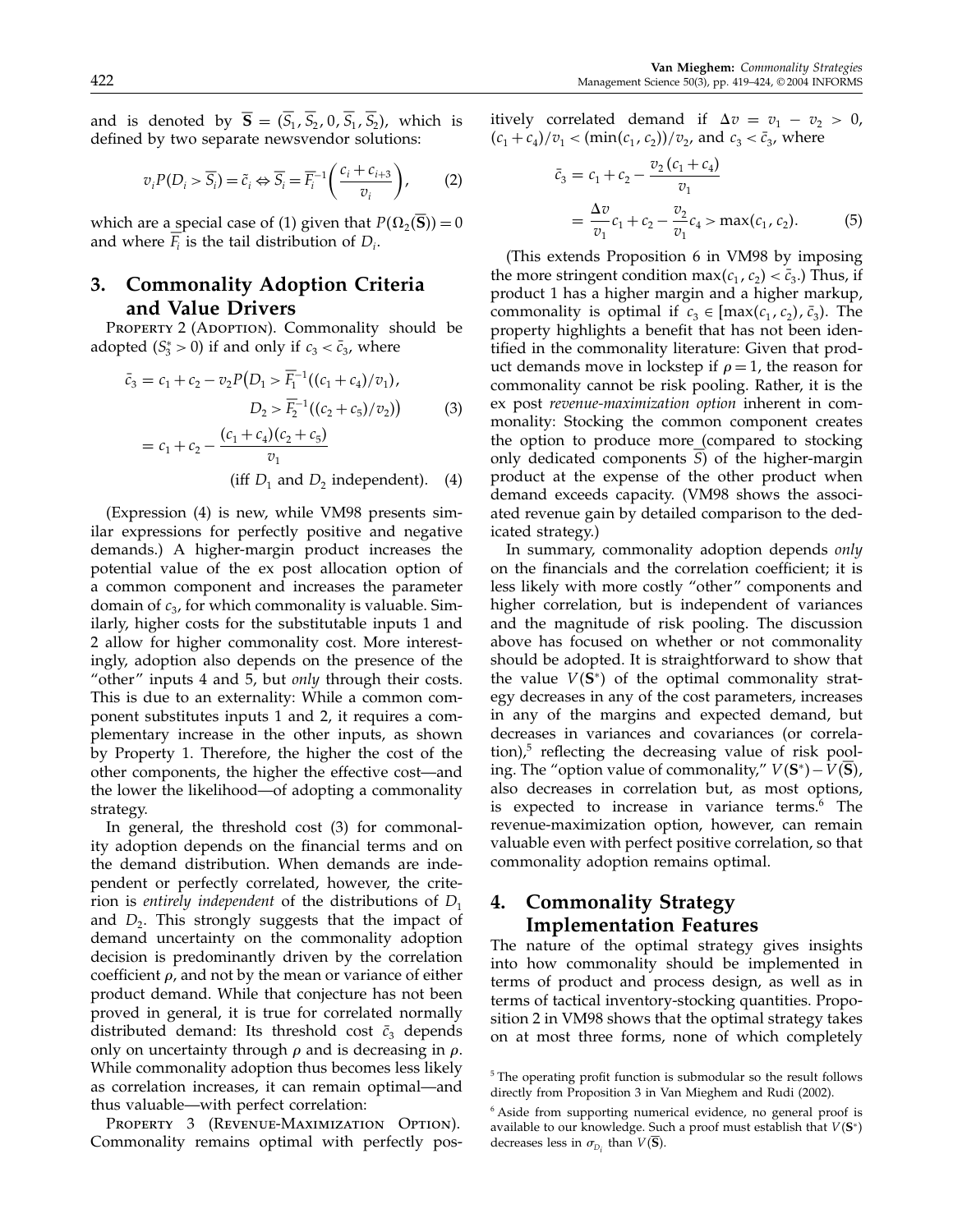substitutes all components 1 and 2 by the common component. Hence:

PROPERTY 4 (DUAL SOURCING). "Pure commonality"  $(S_1 = S_2 = 0)$  is never optimal in this model.

One should follow a dual-sourcing strategy for the higher-margin product even if commonality is very inexpensive, in which case  $S_1^*, S_3^* > 0$  while  $S_2^* = 0$ . Anupindi and Akella (1993) also find that dual sourcing is preferred in a different setting where supply is uncertain. Obviously, pure commonality would be optimal if it were free  $(c_3 \le max(c_1, c_2))$  or if we would include a large fixed cost for product and process redesign or "cost of complexity" for sourcing and handling dual inputs.

PROPERTY 5 (EXTERNALITY). Adopting commonality should be accompanied by an increase in the stocking level of the "other," nonsubstitutable inputs (4 and 5 in our model):  $S_i^* < S_i = S_{i+3} < S_i^* + S_3^* = S_{i+3}^*$ .

Property 5 generalizes similar existing relationships between the dedicated strategy and the (suboptimal) pure commonality strategy. Commonality decreases the level of substitutable inputs as expected, but also introduces an externality by increasing that of the other components. The effect of commonality adoption on total stock (and thus safety stock) is, however, parameter specific, as is typical in newsvendor systems where pooling can increase or decrease inventory depending on financial data (e.g., for a symmetric distribution depending on whether the critical fractile is below 0.5 or above).

Commonality allows for alternate processing modes and can be viewed as a form of operational hedging that shares the "imbalance" feature and the "insurance" interpretation as discussed in Van Mieghem (2003):

PROPERTY 6 (HEDGING). Commonality always overstocks the "other" components, regardless of their cost.

One will never use all the "other" components, given that total output  $\sum_i x_i^* \leq S_1^* + S_2^* + S_3^* < S_1^* + S_2^* +$  $2S_3^* = S_4^* + S_5^*$ . While either  $S_4$  or  $S_5$  can be fully used, never will both be, so that it is optimal to invest in insurance or overstock in  $S_4 + S_5$ .

## 5. Extension to the Multiperiod Model

Van Mieghem and Rudi (2002) show that a base-stock policy with the level S<sup>∗</sup> of the single-period newsvendor network remains optimal for the dynamic version of that newsvendor network with i.i.d. demand and negligible replenishment leadtimes. Therefore, our results directly extend to a dynamic setting with i.i.d. demand and negligible replenishment leadtimes, both under lost sales and backlogging.<sup>7</sup> The open question

is whether the analysis also extends to leadtimes and a general number of products and inputs. The conjecture is that it does when procurement leadtimes are identical, yet it may fail otherwise. Song (2002) and Lu and Song (2003) consider commonality with leadtimes, while Rudi (2000a) presents analytic expressions of the optimality conditions for  $n$  products and one common component with zero leadtimes, yet complexity defied crisp analysis on commonality adoption criteria and value drivers. It is hoped that those papers form a stepping stone to generalize reduction Property 1, and at the same time simplify their analysis.

#### Acknowledgments

The author is grateful to Ravi Anupindi, Serguei Netessine, Nils Rudi, Ricky Vohra, and two anonymous referees for constructive suggestions.

#### References

- Anupindi, R., R. Akella. 1993. Diversification under supply uncertainty. Management Sci. 39(8) 944–963.
- Baker, K. C., M. J. Magazine, H. L. Nuttle. 1986. The effect of commonality on safety stock in a simple inventory model. Management Sci. 32 982–988.
- Bassok, Y., R. Anupindi, R. Akella. 1999. Single-period multiproduct inventory models with substitution. Oper. Res. 47(4) 632–642.
- Collier, D. A. 1982. Aggregate safety stock levels and component part commonality. Management Sci. 28 1296-1303.
- Desai, P., S. Kekre, S. Radhakrishnan, K. Srinivasan. 2001. Product differentiation and commonality in design: Balancing revenue and cost drivers. Management Sci. 47 37–51.
- Dogramaci, A. 1979. Design of common components considering implications of inventory costs and forecasting. AIIE Trans. 11 129–135.
- Eynan, A. 1996. The impact of demands' correlation on the effectiveness of component commonality. Internat. J. Production Res. 34(6) 1581–1602.
- Eynan, A., M. J. Rosenblatt. 1996. Component commonality effects on inventory costs. IIE Trans. 28 93–104.
- Eynan, A., M. J. Rosenblatt. 1997. An analysis of purchasing costs as the number of products' components is reduced. Production Oper. Management 6(4) 388–397.
- Gerchak, Y., M. Henig. 1989. Component commonality in assembleto-order systems: Models and properties. Naval Logist. Res. 36 61–68.
- Gerchak, Y., M. J. Magazine, B. Gamble. 1988. Component commonality with service requirements. Management Sci. 34(6) 753–760.
- Groenevelt, H., N. Rudi. 2000. Product design for component commonality and the effect of demand correlation. Working paper, University of Rochester, Rochester, NY.
- Hale, W., D. F. P. Pyke, N. Rudi. 2000. An assemble-to-order system with component substitution. Fourth MSOM Conf. INFORMS. University of Michigan, Ann Arbor, MI.
- Hillier, M. S. 1999. Component commonality in a multiple-period inventory model with service level constraints. Internat. J. Production Res. 37(12) 2665–2683.
- Hillier, M. S. 2000. Component commonality in multiperiod assemble-to-order systems. IIE Trans. 32 755–766.
- Lu, Y., J.-S. Song. 2003. Order-based cost optimization in assembleto-order systems. Oper. Res. Forthcoming.

<sup>7</sup> This always holds when unmet demand results in lost sales. For our commonality problem it also holds under backlogging by Proposition 6 in Van Mieghem and Rudi (2002) given that the discretionary activities  $x_3$  and  $x_4$  are "strong nonbasic."